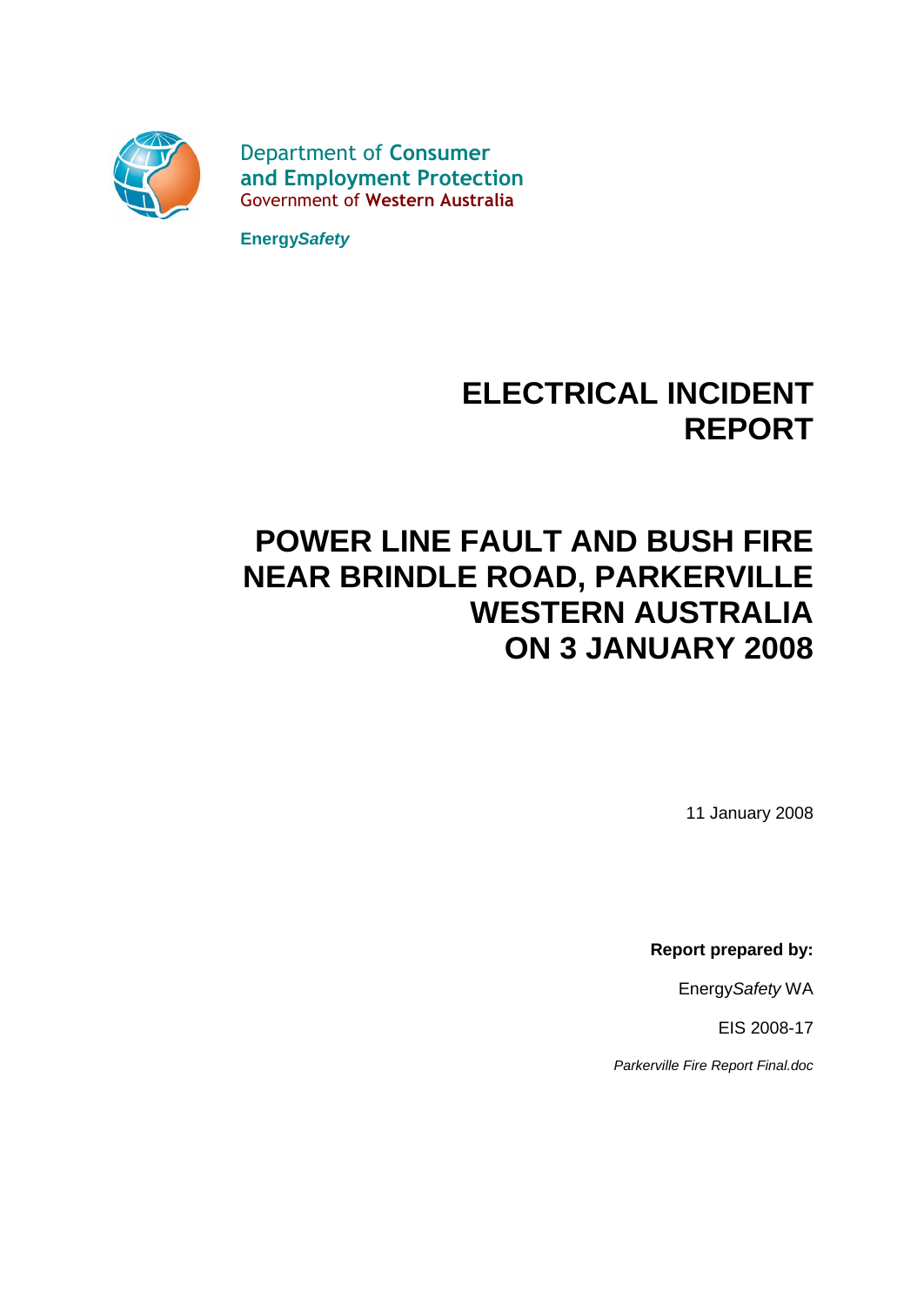## **TABLE OF CONTENTS**

| 1 |     |                                                                             |  |
|---|-----|-----------------------------------------------------------------------------|--|
|   | 1.1 |                                                                             |  |
|   | 1.2 |                                                                             |  |
|   | 1.3 |                                                                             |  |
| 2 |     |                                                                             |  |
| 3 |     |                                                                             |  |
| 4 |     |                                                                             |  |
|   | 4.1 |                                                                             |  |
|   | 4.2 |                                                                             |  |
|   | 4.3 |                                                                             |  |
| 5 |     |                                                                             |  |
|   |     |                                                                             |  |
|   |     | Satellite Image: Showing location, Origin of Bush Fire and Pole Positions 9 |  |
|   |     |                                                                             |  |
|   |     |                                                                             |  |
|   |     |                                                                             |  |
|   |     |                                                                             |  |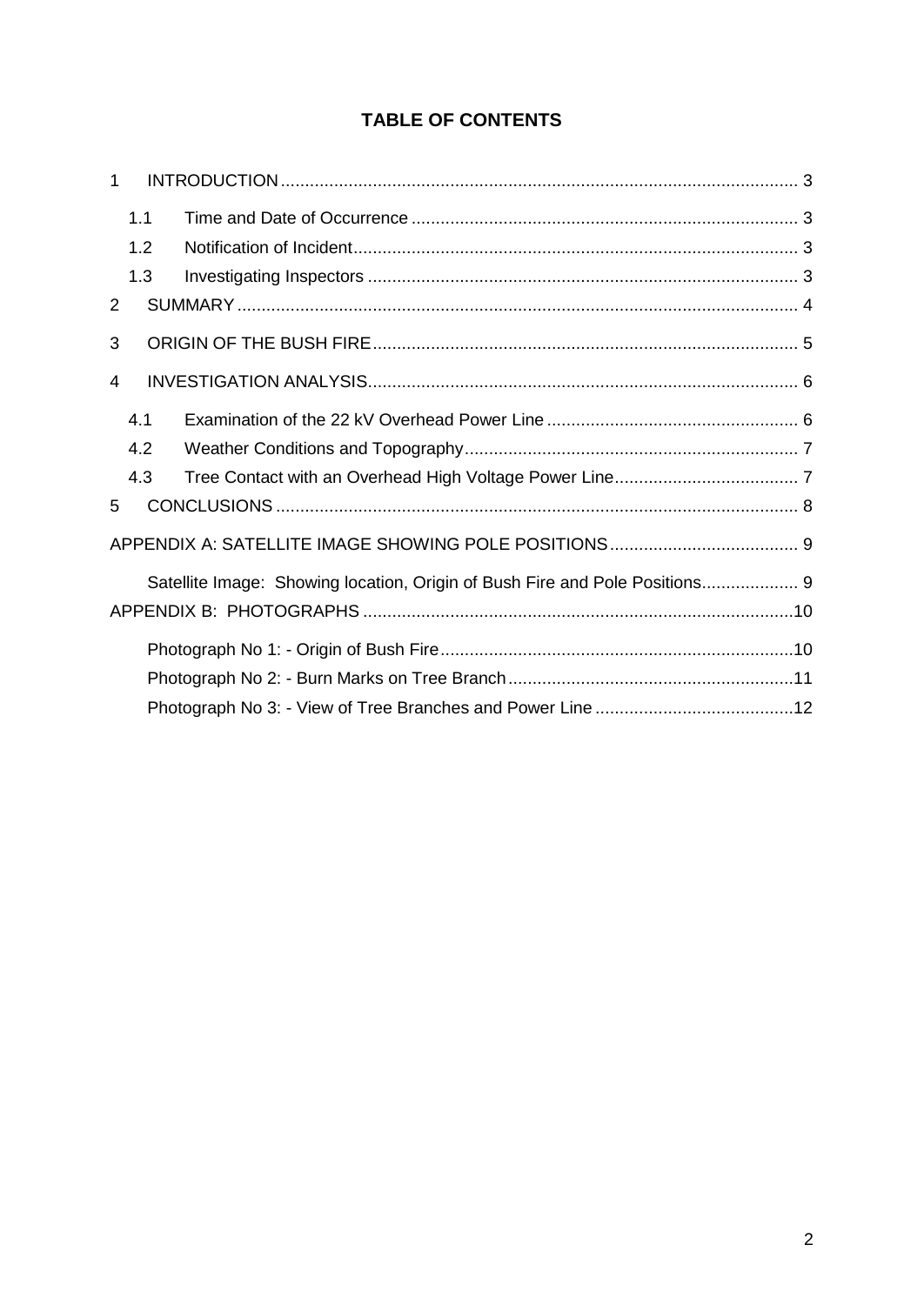## **1 INTRODUCTION**

A bush fire occurred near Brindle Road, Parkerville on 3 January 2008 and the Fire and Emergency Service Authority (FESA) advised EnergySafety at approximately 1700 hours on the same day. The bush fire appeared to have originated near a Western Power (WP) three phase 22,000 volt (22 kV) overhead power line. After inspecting the site an investigation was conducted and this report summarises EnergySafety*í*s findings.

This investigation was carried out and completed with the cooperation and assistance of FESA and WP in line with established protocols.

## **1.1 Time and Date of Occurrence**

The bush fire was first reported to FESA at approximately 1322 hours on Thursday 3 January 2008 (recorded as FESA incident number 2007093025).

## **1.2 Notification of Incident**

EnergySafety was notified of the incident by Mr Phil Cribb from FESA at 1700 hours on 3 January 2008. Mr Michael Bunko, EnergySafety*í*s Chief Electrical Inspector advised the Director of Energy Safety, Mr Albert Koenig. He also arranged for an investigation to commence in liaison with FESA and WP that evening at Parkerville, WA.

## **1.3 Investigating Inspectors**

The following Energy Safety WA personnel carried out the onsite investigation:

- Mr Rob Thornton, Principal Engineer Electricity Supply;
- Mr John Collins, Senior Electrical Engineer;
- Mr Todd Bell, Senior Electrical Inspector; and
- Mr Stephen Wheatley, Electrical Inspector.

The above investigation personnel on 3 January 2008 inspected the location where the origin of the bush fire was said to have occurred and carried out a further examination on 4 January 2008 in conjunction with the FESA and WP investigators.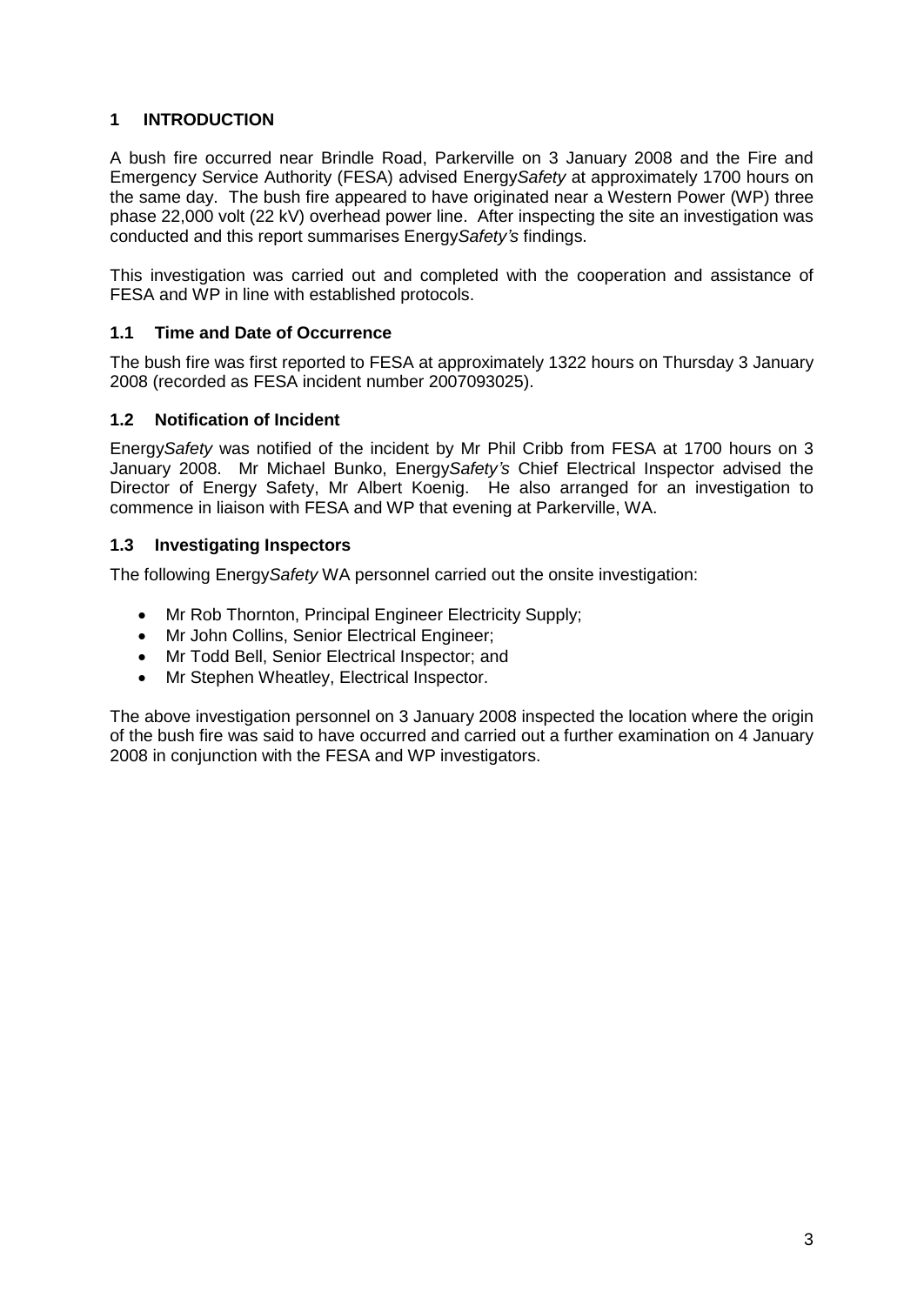#### **2 SUMMARY**

The investigation found that the bush fire was initiated at around 1322 hours on 3 January 2008, due to contact between a tree branch and a conductor of a Western Power 22kV (22,000 volt), 3 phase overhead power line between Brindle Road and Roland Road, Parkerville. The contact had resulted in a high resistance earth fault on the 22kV line (i.e. circuit became connected to ground), which led to burning vegetation material falling to the ground, as described in more detail below.

The power line is the Darlington (D501) 22kV feeder and the fault occurred mid span between pole numbers 251749 and 251750.

The span length between these poles is 110 metres. The power line bay is an in-line construction with a 1.35 metre crossarm on pole 251749 and a 2.1 metre width crossarm on pole 251750.

Investigation found that regrowth from previously cut trees, which were located directly below the power line, had grown into the power line and had made direct contact with the outer phase conductor. This was evident from the burns to the tree branch and burn marks on the conductors.

The ensuing high resistance fault to ground resulted in the tree branch burning and hot embers falling and igniting dry grass near the power line.

This contact between the tree branch and high voltage power line would not have occurred if the tree had been adequately pruned to ensure that branches did not encroach within an acceptable safety distance of the power line.

This pruning did not occur despite Western Power being responsible for controlling trees of this type and location, in accordance with the **Guidelines for the management of vegetation near power lines** issued by EnergySafety in 2006.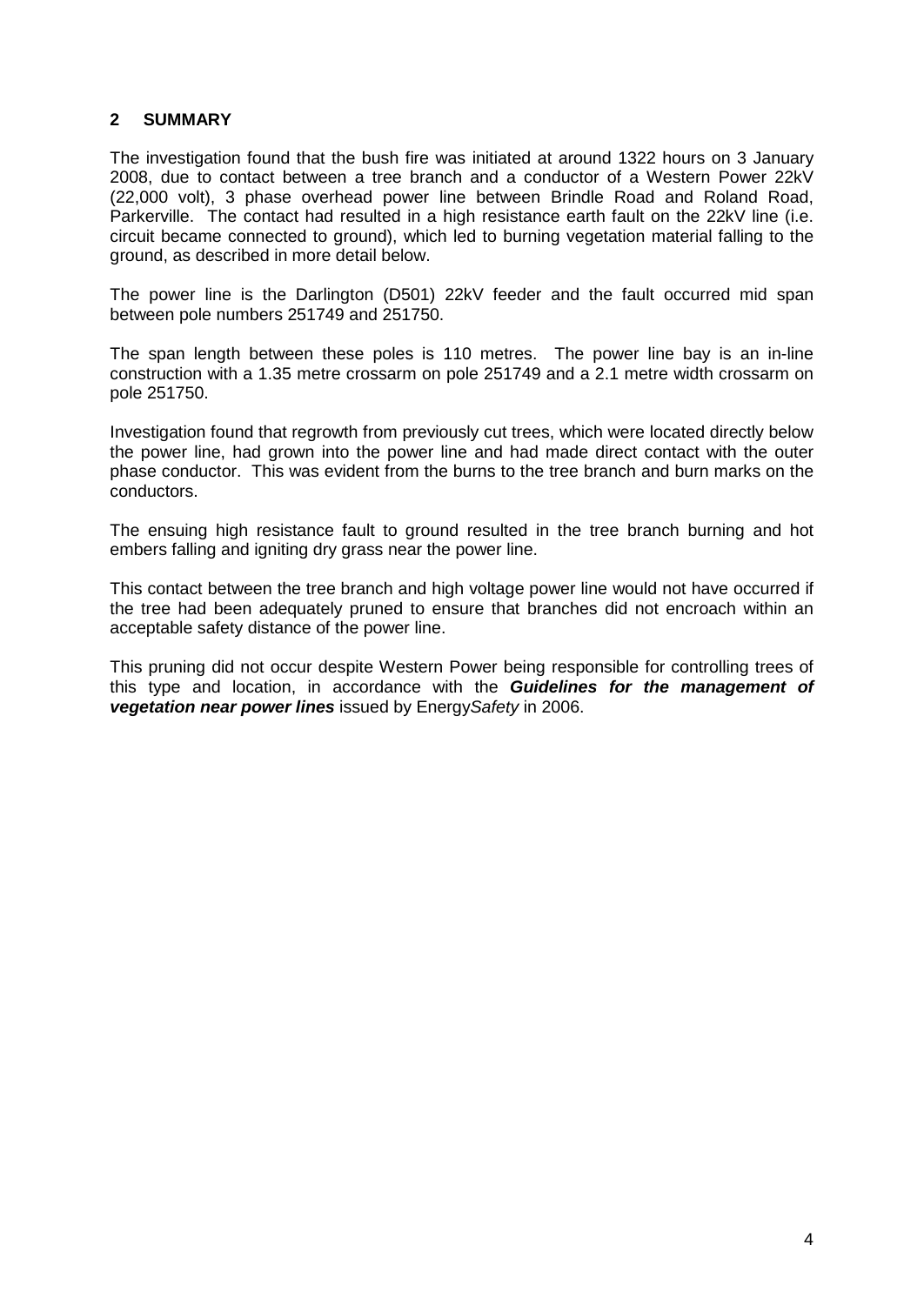## **3 ORIGIN OF THE BUSH FIRE**

FESA and Police investigators estimated that the bush fire's point of ignition was on the ground in a paddock west of Brindle Road and north of Kilburn Road, Parkerville.

An inspection of the ignition point indicated that an area of grass paddock and bush had burnt out adjacent to the Western Power 22 kV overhead power line. The bush fire had continued in an easterly direction towards Stoneville, which is consistent with the bush fire being driven forward from the point of ignition by wind initially coming from the northwest.

The power line (D501 Feeder) originates at WP's Darlington 132/22kV Zone substation.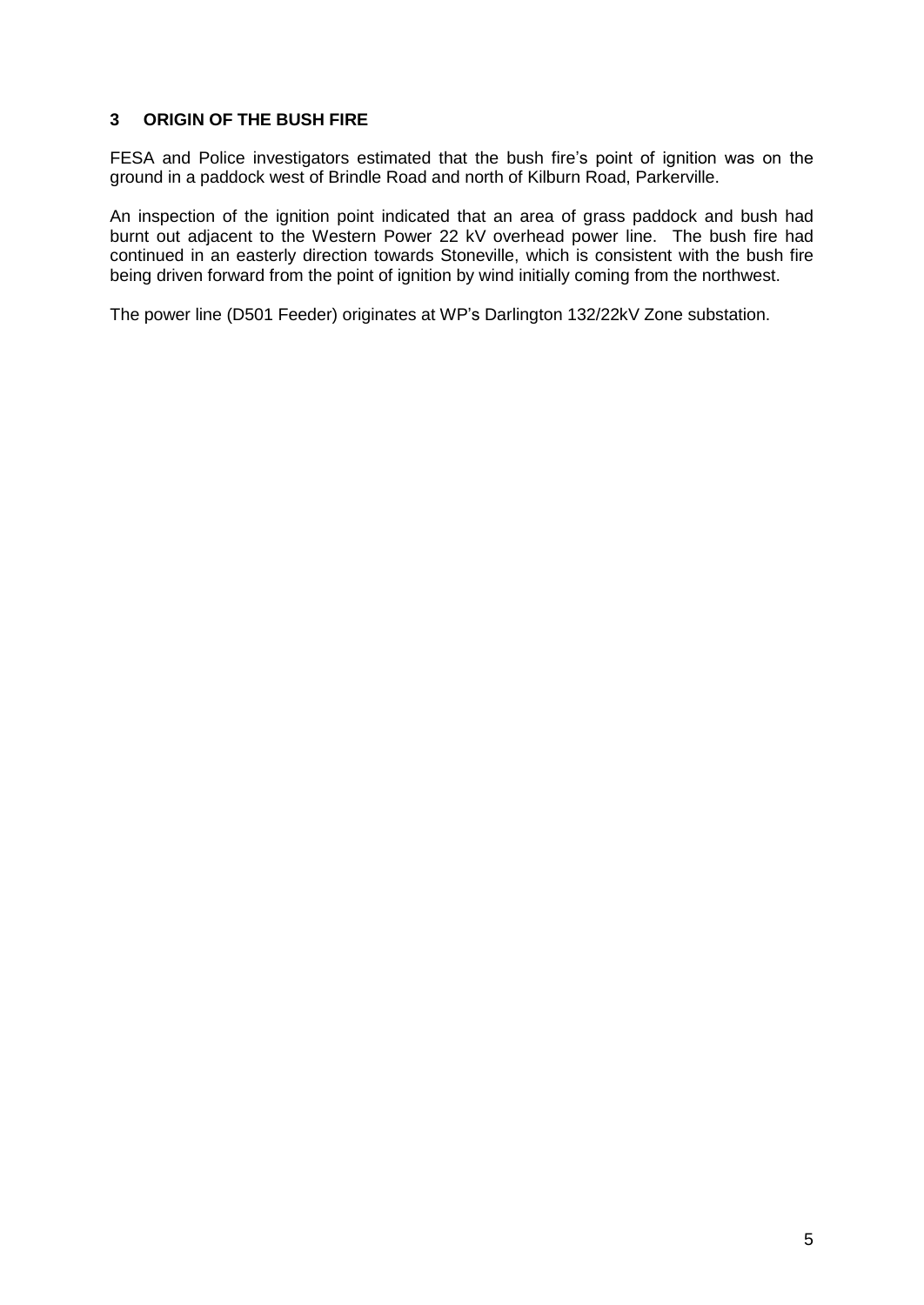## **4 INVESTIGATION ANALYSIS**

#### **4.1 Examination of the 22 kV Overhead Power Line**

The Western Power Darlington D501 overhead 22 kV feeder specifications are:

- Phase conductors (x3): Copper (7/16 cu strands)
- Underslung earth conductor: Nil<br>● Pole material: Wood
- Pole material:
- Pole height (FGL) (#251749 and #251750): 9.34/9.26 Metres
- Span length (poles #251749 and #251750): 110 Metres<br>• Crossarm material: Wood
- Crossarm material:
- Crossarm length: 1.35/2.1 Metres
- Direction of power line: east west orientation

A number of small trees had grown directly below the power line approximately mid span between pole numbers 251749 and 251750. These trees had grown from previously cuttree stumps. The tallest of the trees was 7.2 metres in height. The tallest tree had grown through the power line (the conductors of which were lower than the top of the tree branches) and contacted a phase conductor.

At the point where the tree contacted the phase conductor between pole number 251749 and pole number 251750, burn marks were evident on the conductor.

Examination of the small tree around the phase conductor indicated burning to the branch in the locality of the phase conductor. The tree foliage furthest away from where the tree contacted the phase conductor did not indicate signs of burning but it did exhibit the effects of extreme heat (wilting of the leaves). The small tree also showed signs of burning on its trunk which occurred from the subsequent grass fire.

WP attended the incident scene on the afternoon of the 3 January 2008 and considered that the power line was by then unsafe and therefore isolated the damaged section.

WP's system recorded a fault on the power line on 3 January 2008 at approximately 1424 hours. This fault coincides with the effects of the fire on the power line which caused its eventual failure (poles burning and conductors clashing). It is considered that the contact between the tree and the powerline at approximately 1322 hours was of such a high resistance that it did not allow sufficient current to flow, to operate the 22 kV circuit protection. This is not unusual for faults of this type.

This incident was entirely avoidable and WP should have pruned the tree in accordance with the **Guidelines for the management of vegetation near power lines** which WP supports.

It should be noted that as part of the investigation, additional arc burn damage to the conductors of the line was found as follows:

- Between pole numbers 251749 and 251750 on the Darlington 22 kV feeder (D501). The damage consisted of old arc burn marks on the conductors, which are not considered relevant to this incident.
- Between pole numbers 251750 and 251751. This arc damage is consistent with the clashing of conductors, which would have occurred when pole number 251751 failed after being burned by the tree initiated fire described above. That is, it is notconsidered that this clashing of conductors caused the fire.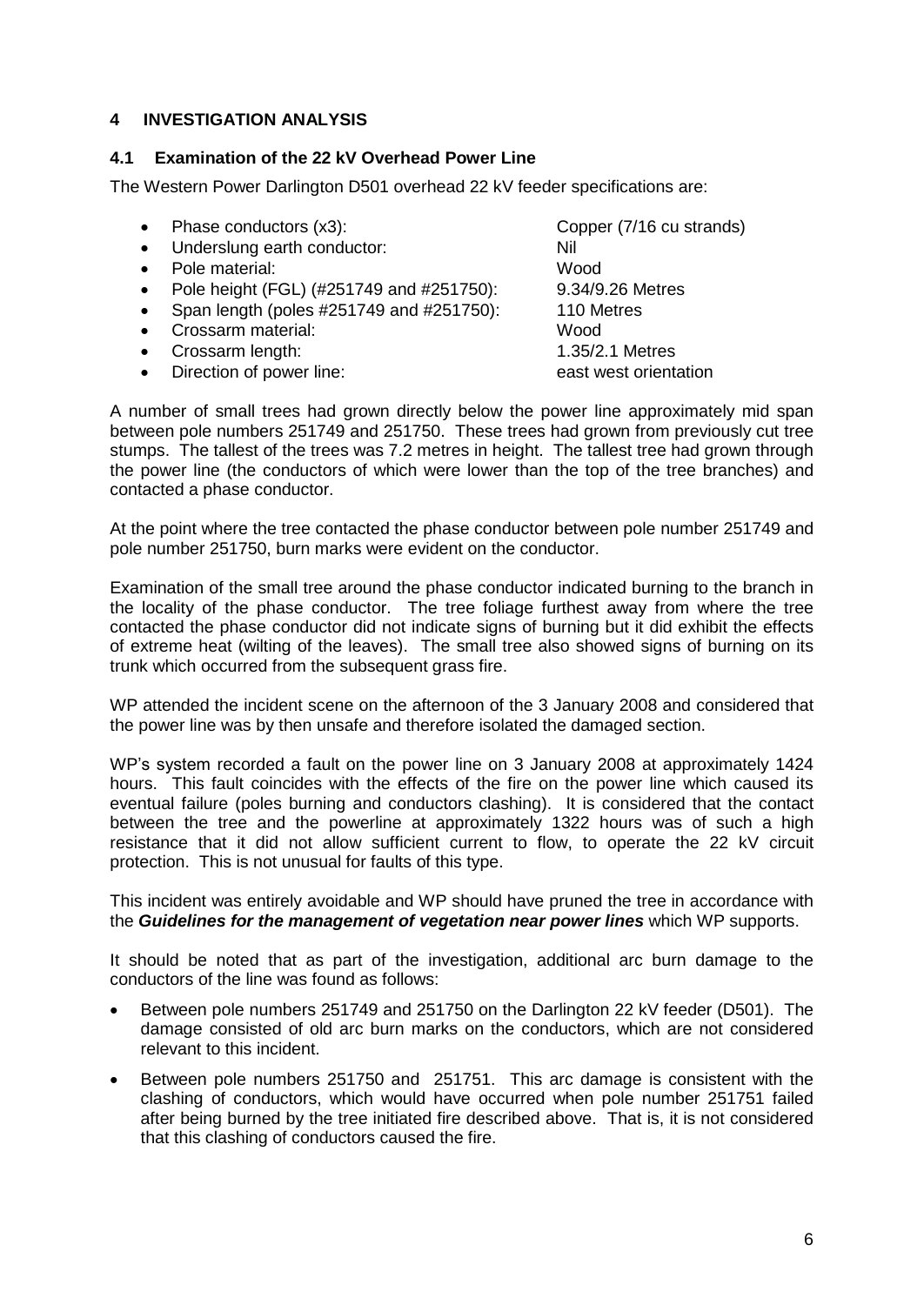## **4.2 Weather Conditions and Topography**

The weather conditions at Bickley for 3 January 2008 were recorded at 1300 and 1400 hours as follows:

> **1300 hours** North/north easterly wind at 11 kph Relative humidity 21% Ambient air temperature 37.8ºC

**1400 hours** Westerly at 20 kph Relative humidity 15% Ambient air temperature 40.3ºC

There was no evidence of lightning taking place in the area.

The ground between pole numbers 251749 and 251750 was covered with dry grass and leaf matter.

#### **4.3 Tree Contact with an Overhead High Voltage Power Line**

When a live, bare high voltage conductor and tree branch come together they cause an electric current to flow through the tree branch to the ground.

As the tree branch offers resistance to the flow of electric current (the branch is a poor conductor of electricity), heat is generated and this typically causes burning of the branch and surrounding foliage.

This burning of the tree branch and foliage can cause hot embers to fall to the ground.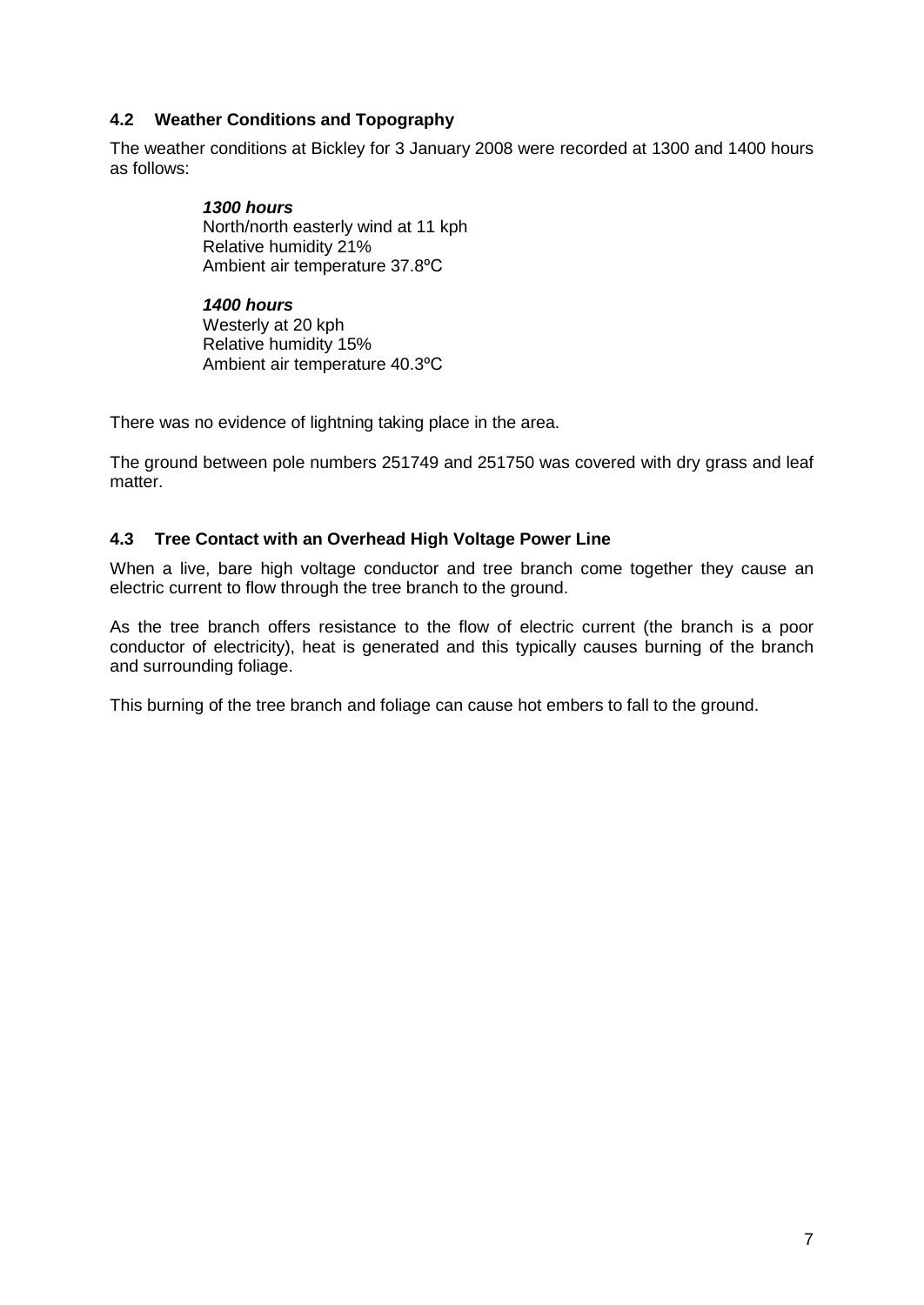## **5 CONCLUSIONS**

Taking all evidence into account the conclusion is reached that:

- There are no suspicious circumstances relating to the origin of the bush fire.
- The bush fire incident originated mid span between pole numbers 251749 and 251750 on the Darlington 22kV overhead power line (Feeder D501), west of Brindle Road, east of Roland Road and north of Kilburn Road, Parkerville.
- The bush fire resulted from the ignition of the dry grass and leaves on the ground after a tree branch made direct contact with a high voltage phase conductor of a 22,000 volt overhead power line. This contact between the tree and conductor caused a flow of electric current through the tree branch, heating the branch to ignition point and resulting in hot embers falling to the ground.
- The clearance between the tree branches and high voltage conductors was not adequately maintained by Western Power and as a result was insufficient to avoid such a fault occurring.

As a follow up to this incident, EnergySafety will be taking up with Western Power its failure to carry out the necessary tree pruning and will require Western Power to review and improve its vegetation control practices.

#### Note:

Western Power endorsed the **Guidelines for the management of vegetation near power lines** issued by EnergySafety in 2006, which set out obligations for various land occupiers and electricity utilities.

The **Guidelines** require Western Power to control naturally growing trees in this type of location (i.e. farm paddocks etc.) near its overhead power lines.

Western Power should therefore have maintained adequate clearances between this tree and the power line.

However as the current legislation does not as yet reflect the obligations set out in the **Guidelines**, Western Power is not considered to have breached any laws.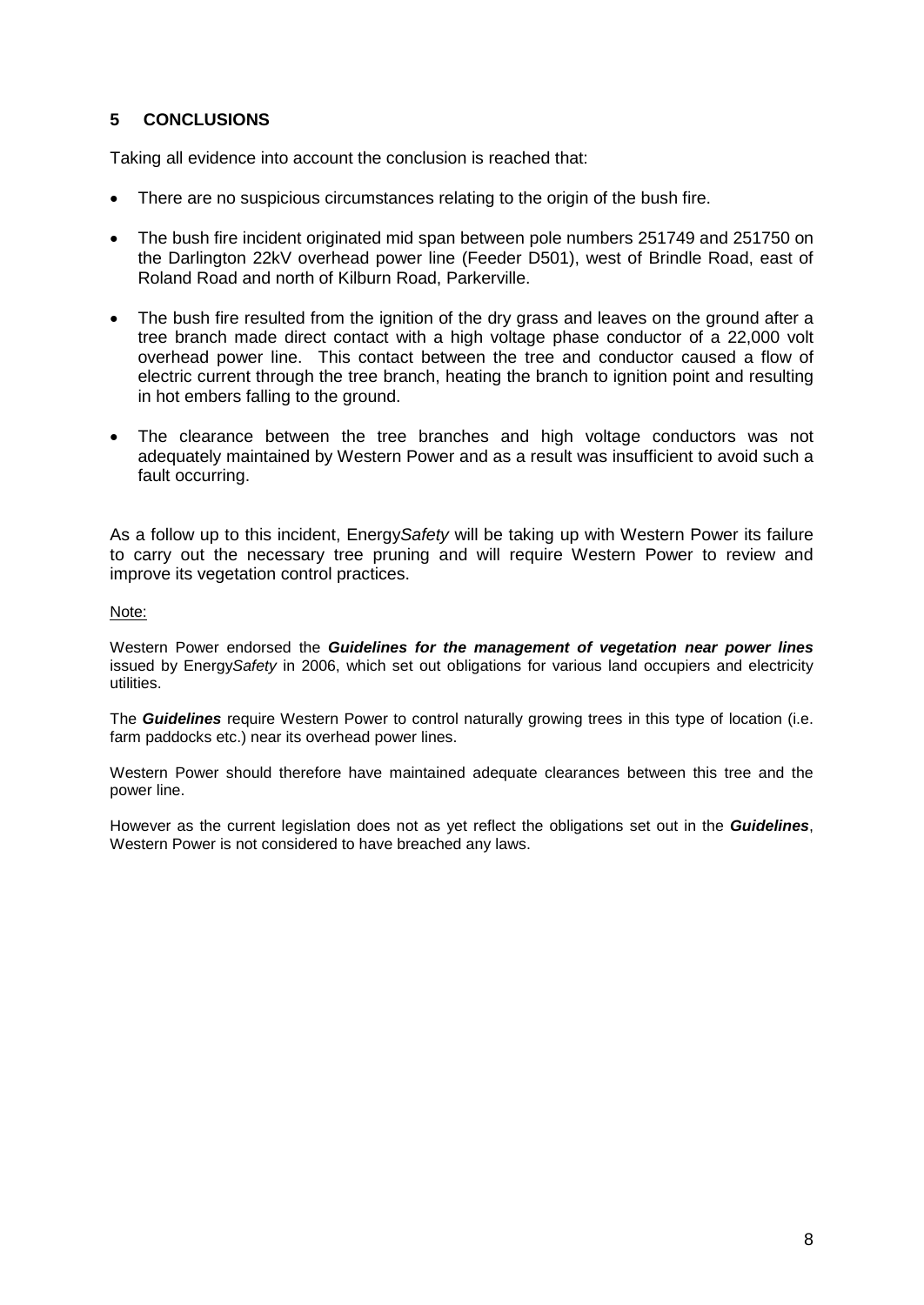## **APPENDIX A: SATELLITE IMAGE SHOWING POLE POSITIONS**

**Satellite Image: Showing location, Origin of Bush Fire and Pole Positions** Note: Image taken prior to the bush fire

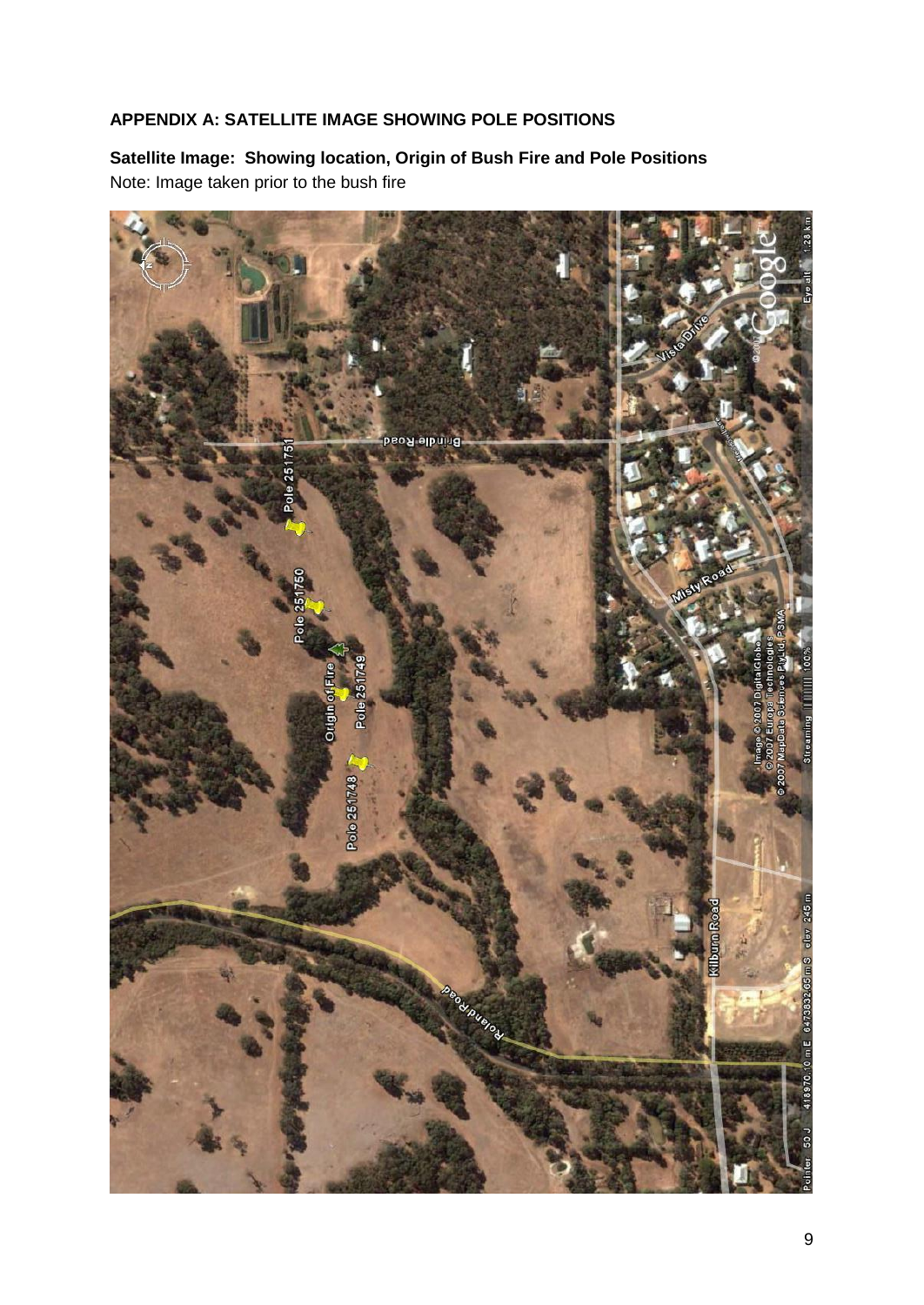## **APPENDIX B: PHOTOGRAPHS**

#### **Photograph No 1: - Origin of Bush Fire**

Photograph taken near Brindle Road, Parkerville on 3 January 2008 by Senior Electrical Inspector Todd Bell, EnergySafety. The trees on the right side of the picture (beneath the right hand side WP conductor) are near the origin of the bush fire.

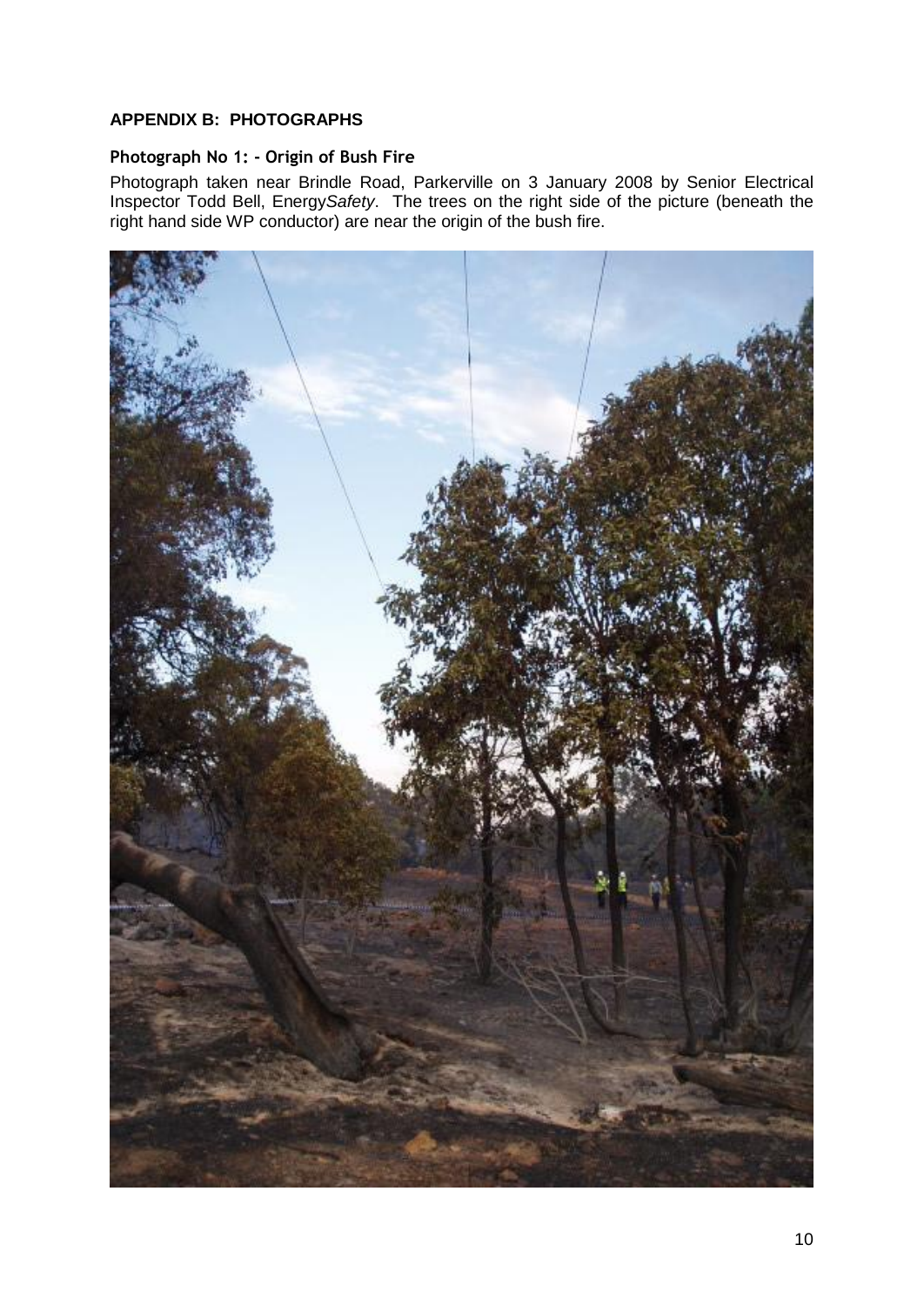#### **Photograph No 2: - Burn Marks on Tree Branch**

Photograph taken near Brindle Road, Parkerville on 3 January 2008 by Electrical Inspector Stephen Wheatley, EnergySafety. At the time of this photograph the high voltage conductors had sagged due to the failure of a wooden pole caused by the fire.